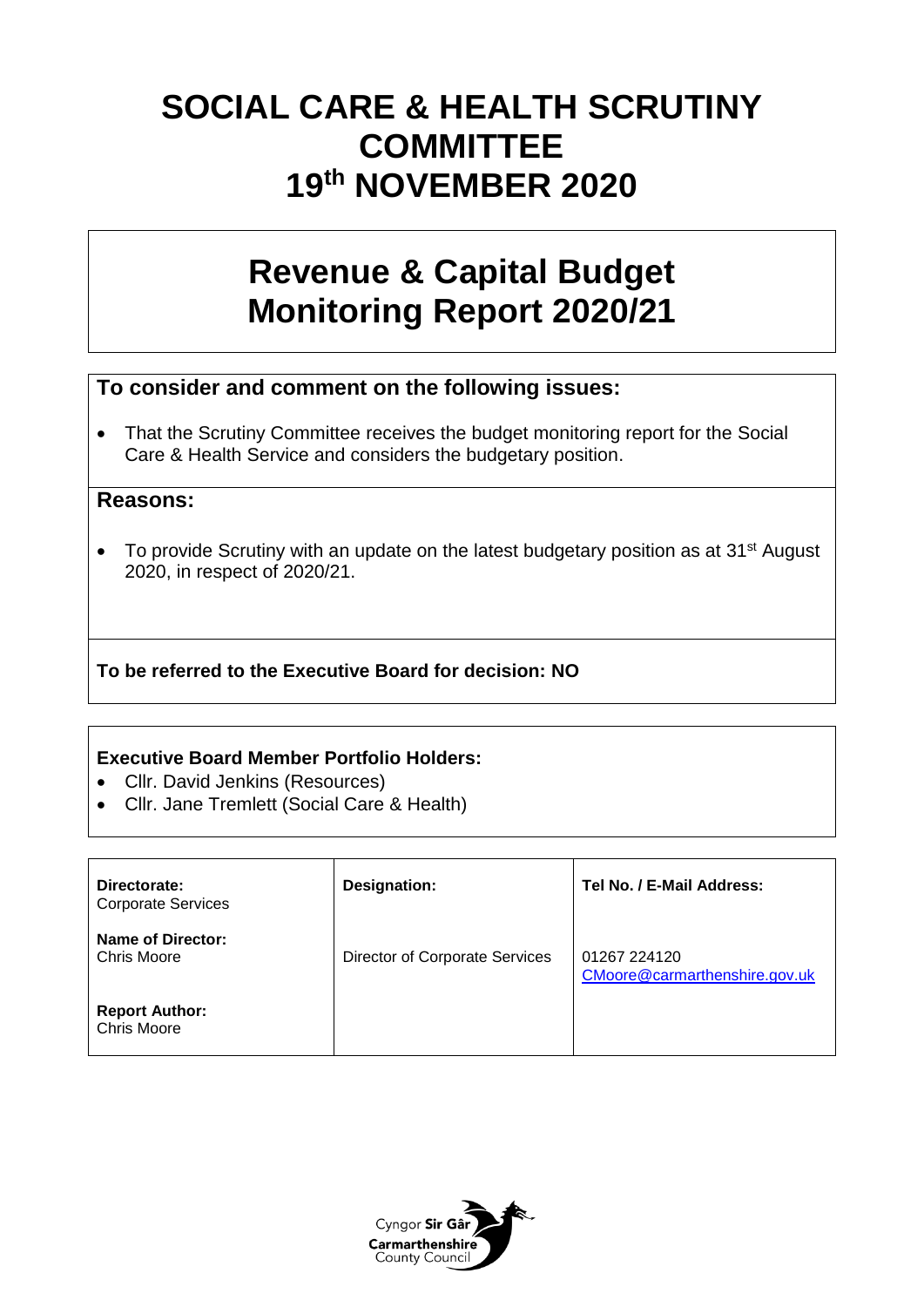## **EXECUTIVE SUMMARY**

# **SOCIAL CARE & HEALTH SCRUTINY COMMITTEE 19th NOVEMBER 2020**

# **Revenue & Capital Budget Monitoring Report 2020/21**

The Financial Monitoring Report is presented as follows:

### **Revenue Budgets**

#### **Appendix A**

Summary position for the Social Care and Health Scrutiny Committee. Services within the Social Care and Health Scrutiny remit are forecasting a £898k overspend.

### **Appendix B**

Report on Main Variances on agreed budgets.

### **Appendix C**

Detailed variances for information purposes only.

### **Capital Budgets**

#### **Appendix D**

Details the main variances on capital schemes, which shows a forecasted net spend of £364k compared with a working net budget of £519k giving a -£155k variance, £100k of which has been vired to the Carmarthen Leisure Centre project with the Communities Department. The balance will be slipped into future years.

### **Appendix E**

Details a full list of schemes.

#### **Savings Monitoring**

**Appendix F** The savings monitoring report.

| <b>DETAILED REPORT ATTACHED?</b> | YES – A list of the main variances is<br>attached to this report |
|----------------------------------|------------------------------------------------------------------|
|                                  |                                                                  |